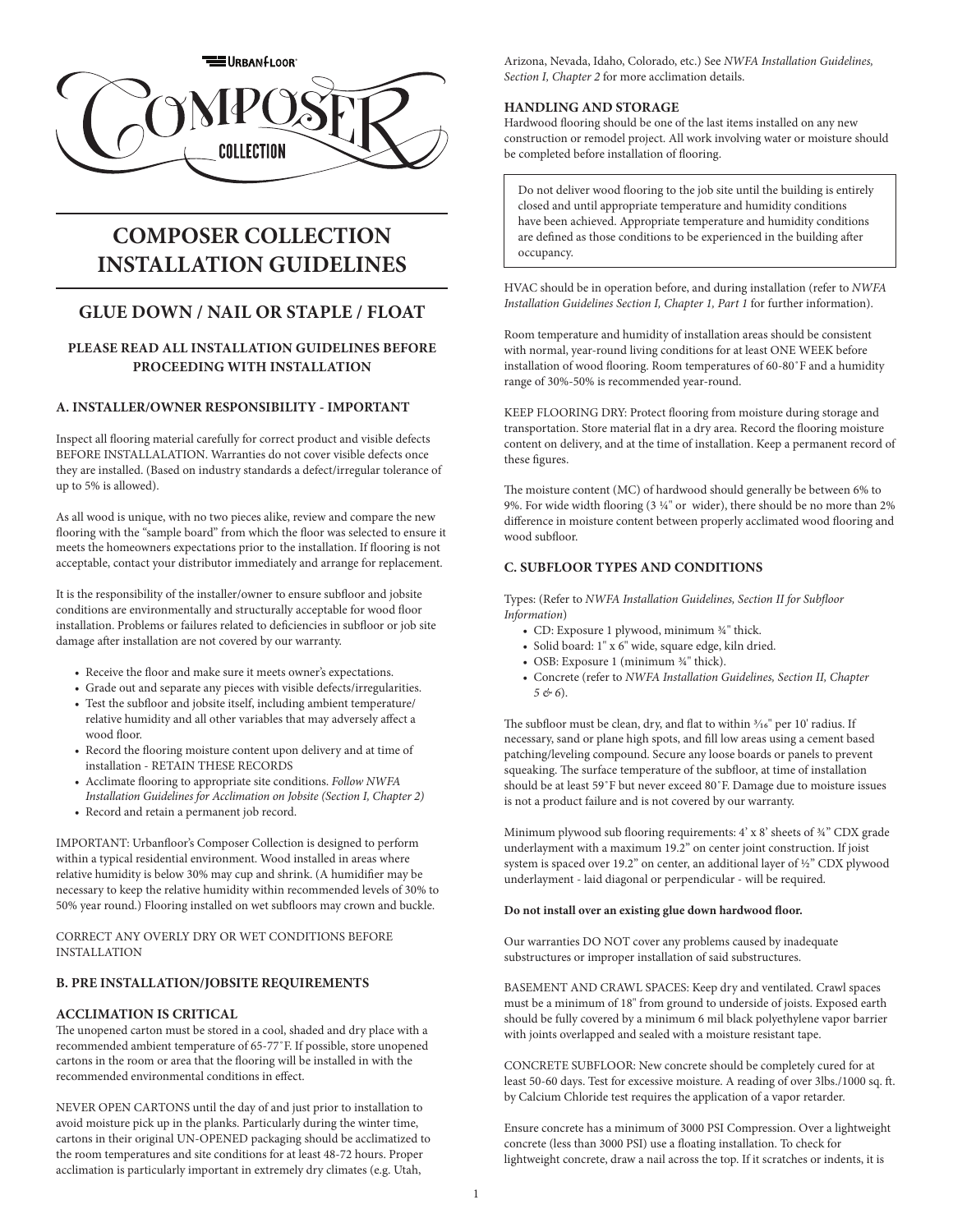probably a lightweight concrete.

WOOD SUBFLOOR: When floating over a wood subfloor, cover wall to wall with an underlayment overlapped 8" at seams (follow underlayment manufacturing instructions). It is recommended to tape overlapped edges with a cellophane tape. To prepare wood subfloor for installation, re-nail any loose areas to prevent squeaking. Sand or plane high spots and fill low areas.

The moisture content (MC) of a wood subfloor should not exceed 12%. In general the moisture content of hardwood flooring is between 6% and 9% and the MC difference between the subfloor and flooring should not exceed 2% on a 3 1/4" or wider flooring.

OVER RADIANT HEATED FLOOR: Prior to installation over radiant heat systems it is important to refer to the *NWFA Installation Guidelines Section IV. Appendix H*. Failure to follow these guidelines can void your warranty and may produce unsatisfactory results. Use only over water-heated systems, not recommended over electrically heated systems.

#### **NWFA - National Wood Flooring Association: 800-422-4556 (USA) / 800-848-8824 (Canada)**

Radiant Heat Subfloors can be concrete, wood or a combination of both.

The type of subfloor determines the subfloor preparation.

If the Radiant Heat subfloor is concrete the system should be fully operating at a normal temperature for a minimum of 21 days prior to floor installation, to dry out residual moisture.

The system must then be turned off 24 hours prior to installation and must remain off for 24 hours after installation so that the adhesive does not cure excessively fast. After the 24 hours, the system temperature can be gradually raised again (over a 7 day period) up to the desired level.

The maximum allowable subfloor surface temperature over radiant heat is  $85°E$ 

Radiant heat is a dry heat. A humidification system is recommended to maintain wood flooring in its comfort zone. Surface checking, excessive gapping, etc. can be expected if the proper humidity level is not maintained between 30-50% year round, or the surface temperature exceeds 85°F.

To minimize the effect that rapid change in temperature will have on the moisture content of the wood floor, an outside thermostat is recommended.

## **INSTALLATION METHODS:**

The following installation methods can be used over radiant heated floors:

FLOATING (RECOMMENDED) - See *Floating Method on page 2* Install over approved subfloor. A minimum 6 mil poly vapor retarder should be used over a concrete subfloor. In some cases, this may be part of the flooring underlayment . A foam or resilient approved underlayment must be installed prior to installation of wood flooring. Use Dri-Tac 8100 or Titebond T&G glue for grooves.

GLUE DOWN - See *Glue Down Method on page 2* Use over a approved subfloor. Use only approved adhesives - Urbanfloor recommends Simple Spread or Urbanfloor adhesives.

STAPLE / NAIL DOWN: See *Staple/Nail Down Method page 3* Install over approved subfloor. Be sure fasteners are not so long as to penetrate the heat source.

## **D. GENERAL INSTALLATION**

## REFER TO *NWFA INSTALLATION GUIDELINES, SECTION III, CHAPTER 8*

Composer can be installed above, on-grade or below-grade. Installation methods can be either: Direct Glue, Floating or Nail/Staple.

#### **A IMPORTANT**

Due to the extra width and length of planks, it is recommended to glue all end joints, regardless of the installation method. This can reduce excessive seasonal gapping. Use Dri-Tac 8100 or Titebond T&G glue.

Plan the layout: "Rack" out (dry-lay) the flooring before installing to avoid close end joints and to blend color and grain patterns. To blend the visual differences from board to board it is recommended to work from several cartons alternatively. Leave 1/2" gap at all vertical objects, undercut all door jams.

## **A NOTE ON MOLDINGS**

Pre-drill and install quarter round and/or baseboard moldings. Molding must be of sufficient thickness to cover the required expansion space. DO NOT FASTEN MOLDINGS TO THE FLOORING but rather attach to the wall. Ensure that there is adequate space between the bottom of the molding and the flooring to allow it to freely expand and contract.

#### **GLUE DOWN METHOD**

Urbanfloor recommends Simple Spread urethane adhesive, Urban-FOUR, for the installation of our products. Carefully read and follow the instructions provided by the adhesive manufacturers for the use and application of their product. The recommended trowel size is a V-notch 1/4" x 1/4". Check with your flooring retailer for other adhesives and sealers that are compatible with engineered floors.

## **A** CAUTION

Adhesive that is allowed to dry on the plank surface can be difficult to remove and may leave a haze. Be sure to clean any surplus adhesive off surface of plank as you go. Use a Urethan Adhesive remover for this purpose.

The first step is to find a starting line from the wall the width of 2 or 3 boards plus a 1/2" expansion space. Nail or fasten a holding board, i.e. 1" x 2' (1-inch x 2 feet) or 1" x 4' (1-inch by 4-feet) length of straight wood along the line, this will help keep the first rows straight and firmly in place. Apply the adhesive to the subfloor and place the first plank down up against the holding board with the groove side facing the wall. Continue laying the first row using the tongue and groove method. Tighten all joints by the use of a wooden or plastic tapping block and soft mallet. Gently knock the boards in from the tongue side. Never use a hammer directly on the plank as this can cause damage to the finish. Use a pull-bar to pull the last row into place and tighten joints. **Remember to clean surplus adhesive as you work.** Continue laying the second row, staggering end joints of boards from row-to-row a minimum of 8"-10" apart. If necessary use blue installers tape to maintain a tight floor. Repeat row-by-row using the same method until the entire section is complete. Remove the holding boards and complete the area from the starting boards to the wall.

COMPLETING THE JOB: Roll every 2 to 3 hours and on completion with a 100lb. to 150lb. roller to ensure all planks are flat and in contact with the adhesive. Remove blue installers tape within 3 hours. Remove any spacer wedges. Cover all expansion spaces along walls with Urbanfloor coordinated moldings. Always nail moldings to the adjacent wall, not the flooring! Clean, sweep, and vacuum installed flooring before use.

## **FLOATING METHOD**

When choosing the floating method for engineered wood, it is critical that the subfloor is flat to within 3/16" per 10' radius. Urbanfloor will not honor warranty claims for products damaged due to plank movement or flexing due to an uneven floor. (See *Section C: Subfloor Types and Condition on page 1*).

For floating installation, a 6 mil., age-resistant polyethylene plastic sheet is required as a moisture barrier. Lap up walls 4". It is also required that a 15lb. asphalt saturated felt (rag paper) be used as an underlayment above the moisture barrier to reduce sound. You can also use a 2 in 1 product that incorporates both a moisture barrier and sound barrier in ONE sheet, e.g. Volara foam 1/4" or Floor Muffler products. Follow underlayment manufacturer's instructions.

Install cushioning underlayment running same lengthwise direction that you plan to install the flooring. Decide which direction the flooring will run. Starting from left to right across the floor, begin by snapping a chalk line the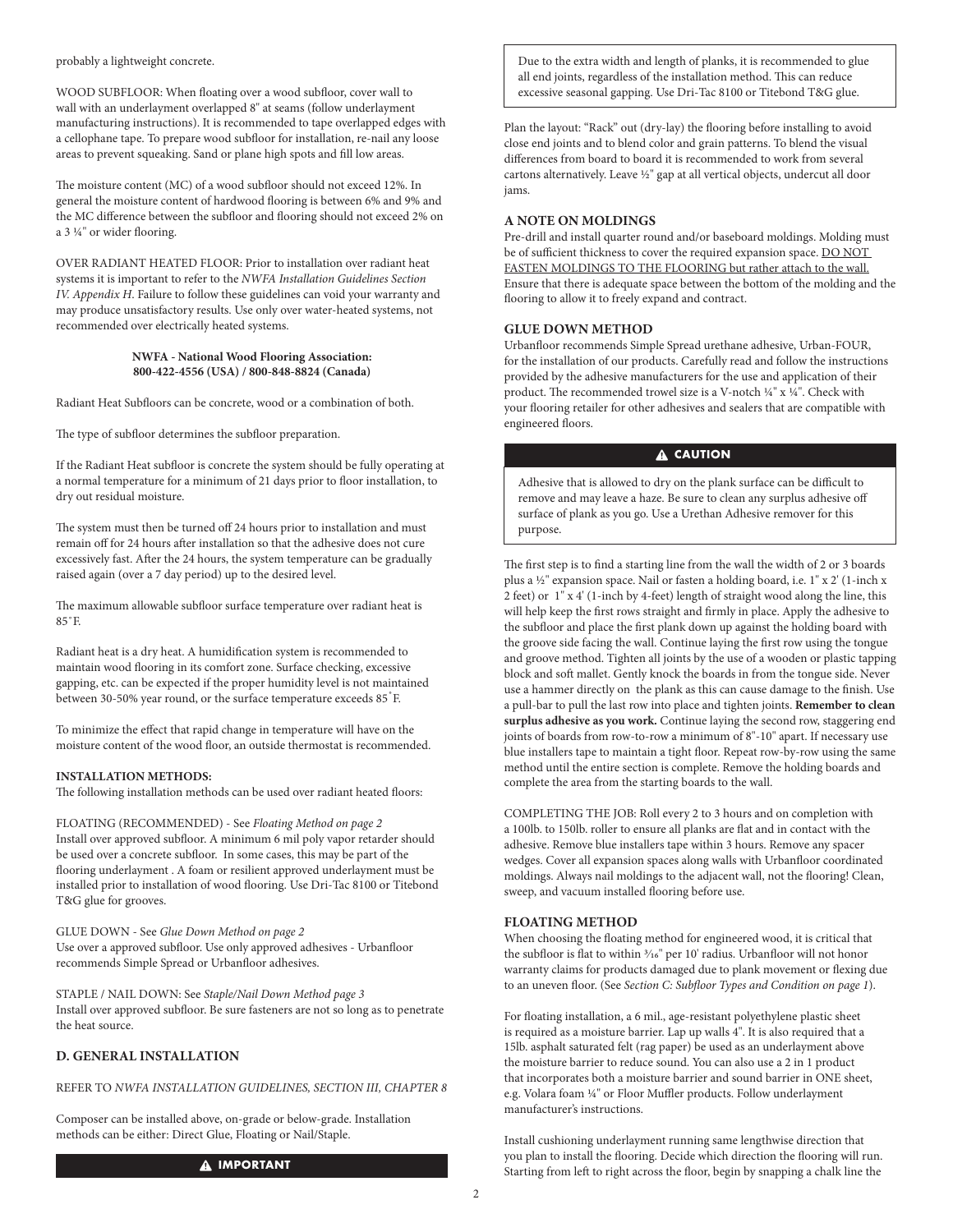width of the plank (e.g. 9  $\frac{1}{2}$ ") plus the  $\frac{1}{2}$ " expansion space, off the starting wall. Nail a series of holding boards (i.e. 1" x 4" lengths of wood) along the chalk line, this will help keep the first rows straight and firmly in place. Lay the first plank and align with chalk line, up against the holding boards with groove side facing the wall. Take second plank and apply a tongue and groove wood adhesive i.e. Dri-Tac 8100 glue or T&G glue made for flooring (*follow adhesive manufacturer's instructions*) to the groove on boards end, and join to first plank. Continue same steps until first row is completed. When reaching the end of the first row, cut the last board to fit; use spacing wedges to maintain a 1/2" expansion space between wall and end of plank. Make sure all end joints are tight and square. **Remember to clean adhesive as you work.** Begin the second row by cutting board - if necessary - to ensure a staggered end joint of approximately 16" between end joints of adjacent planks. Apply tongue and groove adhesives to end and side grooves; join to first row, repeat until second row is complete. The floor can be installed in successive rows or with a stair-step approach. The stair-step approach ensures a tighter fit for the first few rows and limits board separation during the initial set-up. Always use a random pattern to begin installation. Tighten all joints by the use of a wooden tapping block to gently knock the boards in from the tongue side. Do not use excessive force and never use hammer directly on the plank. Use special pull bar to tighten joints from the sides. Use clamps or blue installers tape to hold joints together (remove blue tape within 3 hours and remove any tape adhesive residue). The last row may need cutting lengthwise to fit (remember to allow expansion space). Use a pull-bar to pull last row in place and tighten joints. Use spacing wedges to maintain the space.

COMPLETING THE JOB: Allow finished floor to be free of traffic for a minimum of 8 hours and before spacing wedges are removed. Be sure all expansion spaces are covered with appropriate moldings. Always nail moldings to the adjacent wall, not the flooring! Never attach any molding to a floating floor. Clean, sweep, and vacuum installed flooring before use.

## **STAPLE/NAIL DOWN METHOD**

Due to extra width and length of planks, it is recommended to glue end joints. Staple/nail-down installation uses supplemental adhesives. All end joints should be glued with Dri-Tac 8100 or Titebond T&G.

Carefully remove any baseboard trim around the perimeter of room. Save for replacement after floor is installed. Cover wood subfloor wall to wall with the vapor retarder or 15 lb. asphalt saturated felt. Overlapped 4" at seams. This will not only retard moisture, but may help prevents squeaks. Snap a working line along the longest continuous wall allowing  $\frac{1}{2}$ " expansion space. Direction of the planks should be at right angles to the joists for highest strength of flooring. Lay one row of planks along the entire length with groove facing the wall. If necessary, use spacing wedges to maintain expansion space. Top nail the first row, placing nails perpendicular to the surface as close as possible to the wall so that after completion the head of the nail will be hidden by the base molding. Apply T&G glue to all end joints. **Remember to clean surplus adhesive as you work.** Blind nail the other side of the plank through the tongue (use 1 1/2" length nails with a 3/4" ply subfloor) with the nail slightly inclined and the head driven flush. Staples should be placed 3" to 4" apart and cleats every 4" to 6" apart. All fasteners should be placed 1" to 2" of end joints. Hand nail the first row if necessary, then a nailing machine can be used. Start second row in the same manner. If necessary, cut the first board to stagger end joints of boards a minimum of 16" from row-to-row. From second row onward nailing is done on the tongue side only. Use a tapping block or soft-head mallet to engage tongue & groove. A hard-head mallet can damage the milling of the plank. The last row usually requires cutting the plank lengthwise to fit the space (remember to maintain the expansion gap). Nail the last row in the same manner as the first.

COMPLETING THE JOB: Once the nailing is complete, remove any spacing wedges and install the base molding. Always nail moldings to the adjacent wall, not the flooring! Clean, sweep and vacuum installed flooring before use.

**Stapled or nailed-down products are not warrantied against squeaking or popping sounds.**

Inspect the completed floor for any scratches, nicks and minor gaps. Use touch-up kit, filler or wood putty as needed.

TOOLS: Some standard tools you may need include: Tape Measure, Wooden Tapping Block, Rubber Mallet, Power Saw, Blue Painters Tape, Wood or Plastic Spacers, Pry Bar, and Chalk Line.

FOR STAPLE/NAIL DOWN: Air-Stapler/Nailer with appropriate nail down adapter. Use a prefinished foot to protect finished edges.

### **GLUE ASSISTED - NAIL DOWN PROCEDURE**

Nail down installations of wide planks (5" width or wider) over a wood or OSB subfloor may require additional bonding to increase stability, firmness, and help prevent plank movement leading to cupping, crowning, and a noisy floor. When installing wide planks, we recommend a combination of glue along with the recommended fasteners to make the floor more stable and help avoid 'creaking' – noisy floors – and other issues.

*When installing on a wood subfloor that is over a 'finished' room below, a moisture retarder – i.e. Aquabar, Kraftpaper – is often not necessary, enabling the glue to be adhered directly to the subfloor rather than the paper.* 

Apply a 1/4'" thick serpentine bead of glue on the back of the plank (*F1*) and then press plank into place before applying recommended fasteners and following required fastener schedule. Recommended glues for nail down procedure: Bostiks – Chem Calk 900, Liquid Nails, Sika – Pro Construction Adhesive.

NOTE: Do not allow adhesive to dry on the surface of the floor. Clean as you go. Wipe any wet adhesive from the flooring with a lightly dampened, clean cloth. If adhesive has dried, use mineral spirits on a clean cloth.

Figure 1:



## **GLUE ASSISTED - (FLOATING STYLE) NAIL DOWN PROCEDURE**

If you cannot or do not want to glue your flooring to the subfloor (such as when installing over an unfinished area below where a moisture retarder is required), another option is a 'floating style' glue assist. Apply bead of glue to the tongue & groove joints ONLY (as with a floating application). Then press planks into place before applying fasteners following required fastener schedule. Recommended glues for floating style procedure: DryTac – TNG-8100, TiteBond T&G Glue.

NOTE: Do not allow adhesive to dry on the surface of the floor. Clean as you go. Wipe any wet adhesive from the flooring with a lightly dampened, clean cloth. If adhesive has dried, use mineral spirits on a clean cloth.

## **A IMPORTANT**

After installation, any protective covering used should be taped down using a low adhesion tape. Attach tape to base shoe or molding, avoid taping directly to floor surface as many tapes can damage the finish

NOTES: For areas larger than 20' x 20', more spacing between rows may be needed depending on geographical area, site environment and time of year. (Refer to *NWFA Installation Guidelines, Section III, Chapter 9*).

#### **We recommend, if possible the use of a NWFA (National Wood Flooring Association) certified professional when installing Urbanfloor.**

After installation it is important to maintain the environmental conditions in the home within the ranges outlined in these instructions (see *PRE-INSTALLATION/JOBSITE REQUIREMENT, Section B on page 1*). Failure to keep the humidity and temperature within the recommended ranges can result in damage to the floor.